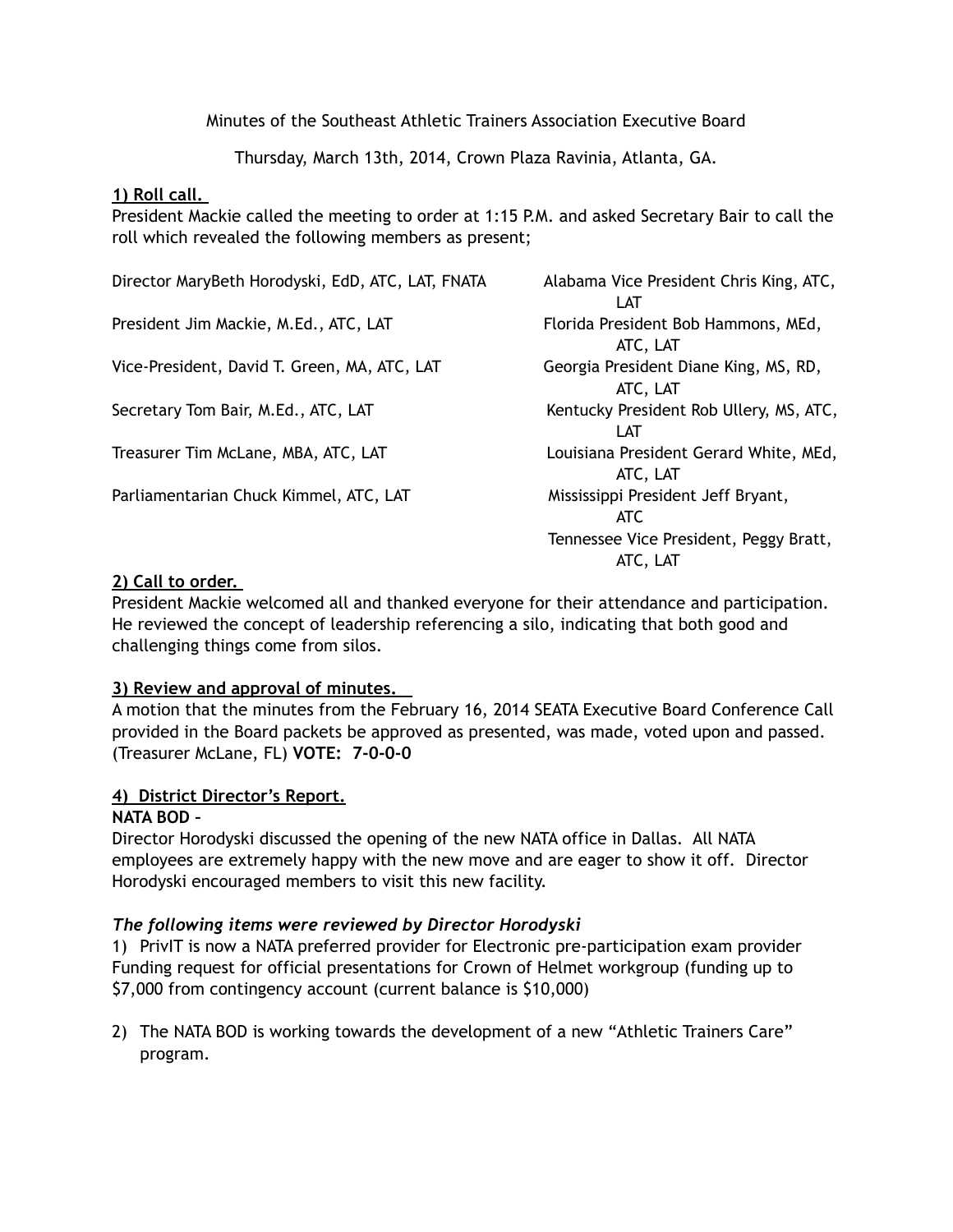- 3) The NATA BOD reviewed and accepted changes to 2014 honoraria policy during Annual convention. These changes include:
	- a) Provide a gift rather than complimentary convention registration to non-AT learning lab assistants
	- b) Clarify maximum honoraria for Advanced Track speakers
- 4) The NATA will recognize JATO as official NATA affiliate in Japan (Japanese Athletic Trainers Organization).
- 5) The NATA Joint Committee Meeting (January 2014, Dallas) was a great success.
- 6) Director Horodyski talked about the potential for a new SEATA logo incorporating the new NATA AT logo. This will be discussed later in new business.
- 7) The NATA BOD is interested in updating the Guide to AT Services/Scope of Practice. The reasons for the update and purpose of the document include: a) Update current document to reflect current Knowledge, Skills and Abilities (KSA) and professional knowledge.

b) Use document to advocate for ATs in health care to federal and state legislators and regulators, employers and third party payers

- 8) The ECE (Executive Committee on Education) requested funding for supporting the professional degree discussion process. This information will be used to offset travel costs to attend district meetings and facilitate professional degree discussions. Additionally, the ECE would like to work with two external consultants for 1) generational research to assist in "Transition to Practice"; and 2) to analyze the Return on Investment (ROI) fiscal implications on salaries and employment opportunities.
- 9) A workgroup was developed to review NATA president and board member terms, as well as presidential nominating procedures.

# *Director Horodyski reviewed information on The Secondary School Student Athlete's Bill of Rights – H. Res. 72*

- 1. 10 best practices that any school in the country can implement to make their student-athletes safer
- 2. Supported by over 120 organizations
- 3. Bipartisan support and offers members of Congress the ability to raise awareness of the youth athlete safety issues to their constituents

# *Director Horodyski presented information on H.R. 3722*

1. Provides legal protection for Athletic Trainers and sports medicine professionals who travel with an athletic team across state lines, without the fear of incurring great professional loss.

*Director Horodyski stated that The Secondary School Student Athletes' Safety Bill of Rights will be introduced to the Senate – S. Res. 372*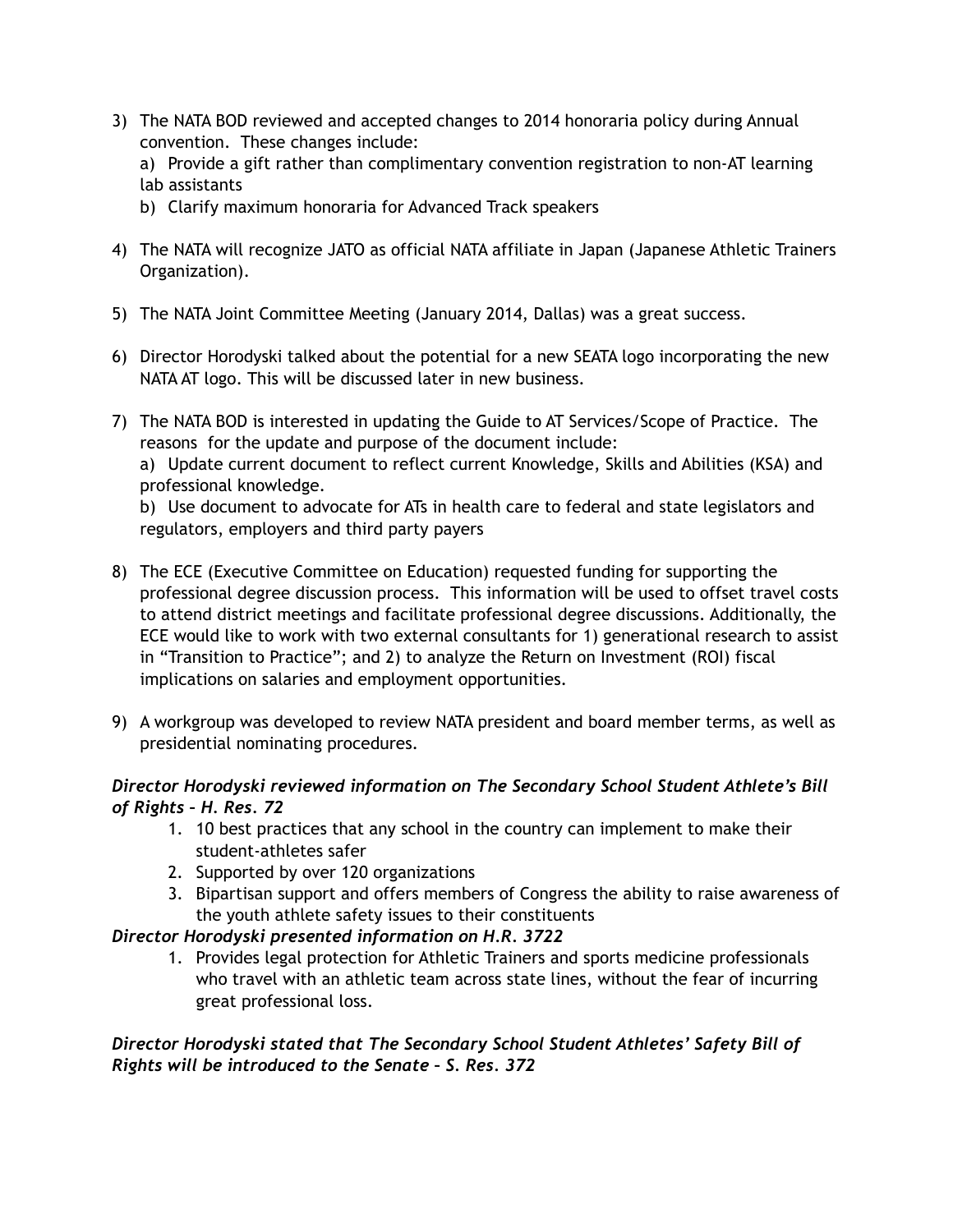- 1. This is a companion bill to H. Res. 72 and is sometimes referred to as the Play Act (**P**rotecting the **L**ives of **A**thletic **Y**outh Act). Senator Robert Menendez (D-NJ) will be the primary sponsor of this bill.
- 2. Provide educational resources to increase awareness of high risk childhood cardiac conditions
- 3. Set requirements for the prevention and treatment of concussions
- 4. Set guidelines for heat acclimatization, emergency action plans, and safe energy drink use by youth athletes.

*Director Horodyski announced and congratulated our SEATA - NATA Award Winners NATA Hall of Fame -* Dr. Kenneth Wright

*Most Distinguished Athletic Trainer -* Mitchell L. Cordova *Athletic Training Service Awards -* Scott L. Bruce, Kelley Henderson *NATA Honorary Member -* Ben Kibler, MD *NATA Star TRACKS Leadership Development Program -* Stephanie Wise (TN), Cheryl Cundy (GA)

## **5) President's Report.**

President Mackie reviewed upcoming meeting dates of importance which are; Executive Board on Thursday, June 26<sup>th</sup>, 2013 at 4:00 PM, followed by the District Meeting at 6:15 in Las Vegas. Specific location will be announced at a later day.

President Mackie thanked the Executive Board for their diligence and patience through this past year. He also thanked outgoing Tennessee President Chris Snoddy for his leadership and contributions to the Executive Board. President Mackie welcomed the new current Tennessee President Scott Byrd to the SEATA Executive Board unfortunately Mr. Byrd could not be present due to work conflict and Peggy Bratt, Vice President for Tennessee is representing TN. President Mackie also recognized Alabama President Elect Chris King, and Louisiana Vice President, Ray Castle, who are representing their state in the absence of their state presidents.

President Mackie accepted the resignation of Ray Castle as Chair of the Athletic Training Student Symposium and he thanked Ray for his 13 years of service as Chair to this committee and 25+ year's involvement in the ATSS program. This past years Athletic Training Student Symposium was very successful with approximately 970 students and faculty along with 154 educators in attendance with the Athletic Trainer Education Conference. This totaled 1124 people in attendance.

President Mackie thanked Ray Castle, RT Floyd, Bud Cooper, Karen Lew, Pattie Tripp and Rich Frazee for their hard work with the ATSS and the ATEC. He also mentioned that RT Floyd, Karen Lew and Pattie Tripp will work with the ATSS and that Bud Cooper will work with ATEC. President Mackie thanked Vice President David T. Green, Corporate Partner Chair Rich Frazee, and Treasurer Tim McLane for organizing another fine Clinical Symposium and Members Meeting along with Dr. Brady Tripp and Dr. Shelley Linens, as the Education Co-Chairs.

President Mackie recognize Cheryl Cundy and Stephanie Wise for their completion of the NATA Star Track Program. He also encouraged the Executive Board to submit other athletic trainers to participate in the Star Track Program. The Executive Board is planning on utilizing these young in some form of leadership roles within SEATA.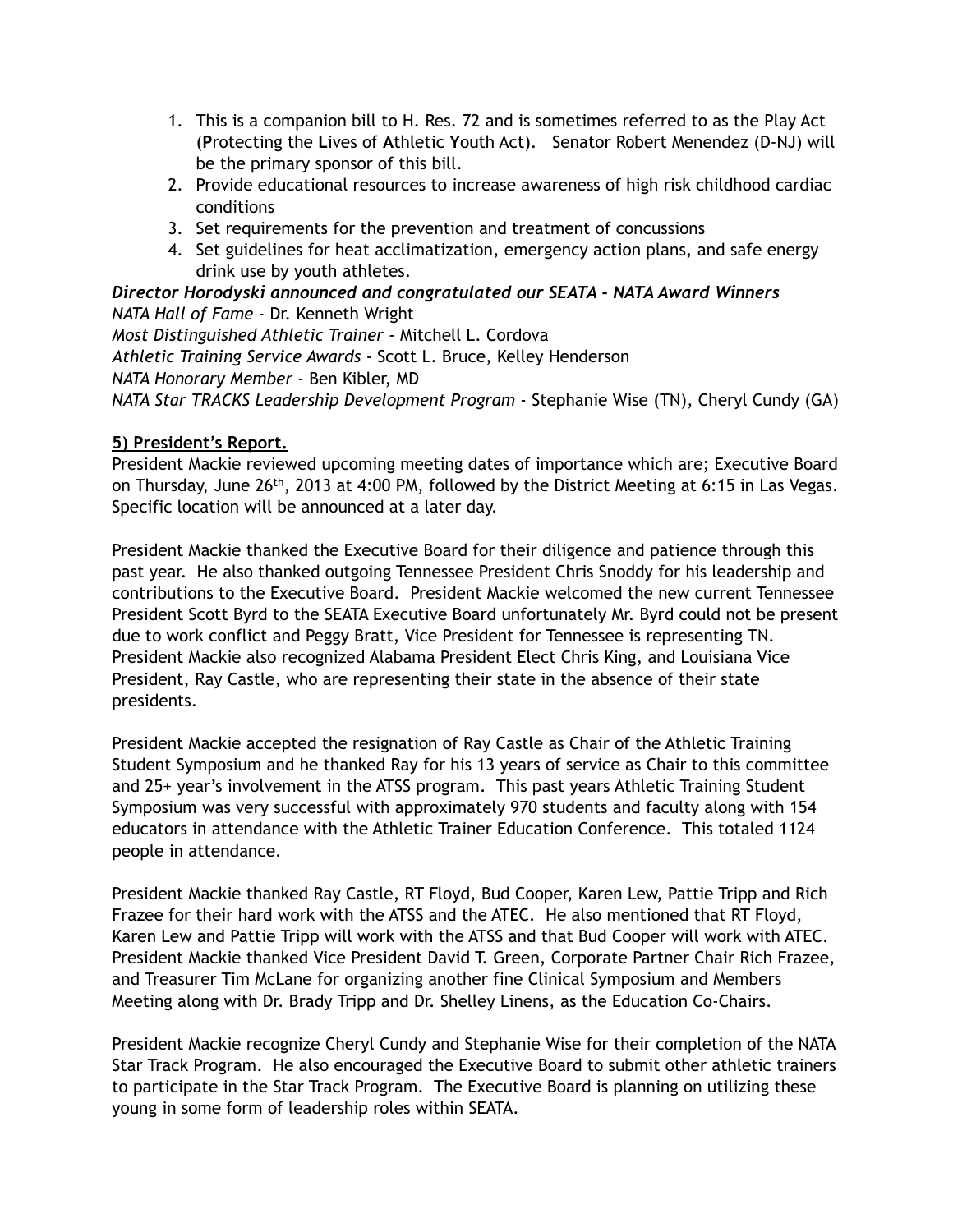President Mackie thanked all those who attended Capitol Hill Day this past week from the states of Florida, Georgia and Tennessee.

President Mackie and Secretary Bair gave us the current membership numbers for SEATA with the following:

| 7501 |
|------|
| 4266 |
| 3734 |
| 1390 |
| 299  |
| 1783 |
|      |

President Mackie encouraged the Executive Board to assist with registration during the meeting and he also encouraged all members to visit the exhibitors.

President Mackie thanked the Executive Board for fully funding the Patty and Chuck Kimmel Scholarship. This scholarship will be awarded at this year's NATA Clinical Symposia and Athletic Trainers' Expo.

President Mackie indicated that our 2016 CSMM will be moved up one week.

President Mackie indicated that the ATSS attendees collected over 1400 pounds of food for the Great Atlanta Food Bank. Middle Tennessee State University won this contest.

President Mackie has a new 8' x 8' Banner to use as a back drop for photos. This Banner has the SEATA Logo, along with the new NATA District Nine Logo.

### **6) Closed Session.**

President Mackie indicated there was a member issue of a sensitive nature that required attention and requested the meeting enter into Closed Session. He invited Mr. Kimmel our SEATA Parliamentarian to explain the process and procedures for a Closed Session for all present.

President Mackie invited our one guest to enjoy the hotel lobby and return to the meeting when the meeting room door was opened. At this moment we took a five minute break prior to going into a Closed Session. Closed Session started approximately 1:45 and re-opened at 2:15.

Following the closed session, President Mackie declared the meeting return to Open Session and the door to the meeting room was opened.

Pursuant to the SEATA By-Laws 2.4.2 Inability to Maintain or Complete Duties of Office If any officer is unable to maintain or complete the duties and/or responsibilities of their respective office, for reasons outside of Article 2.4.1, then a voting member of the Executive Board may move for the resignation of the officer in question. If receiving a majority vote of the Executive Board, the resignation of that officer is called for and the Executive Board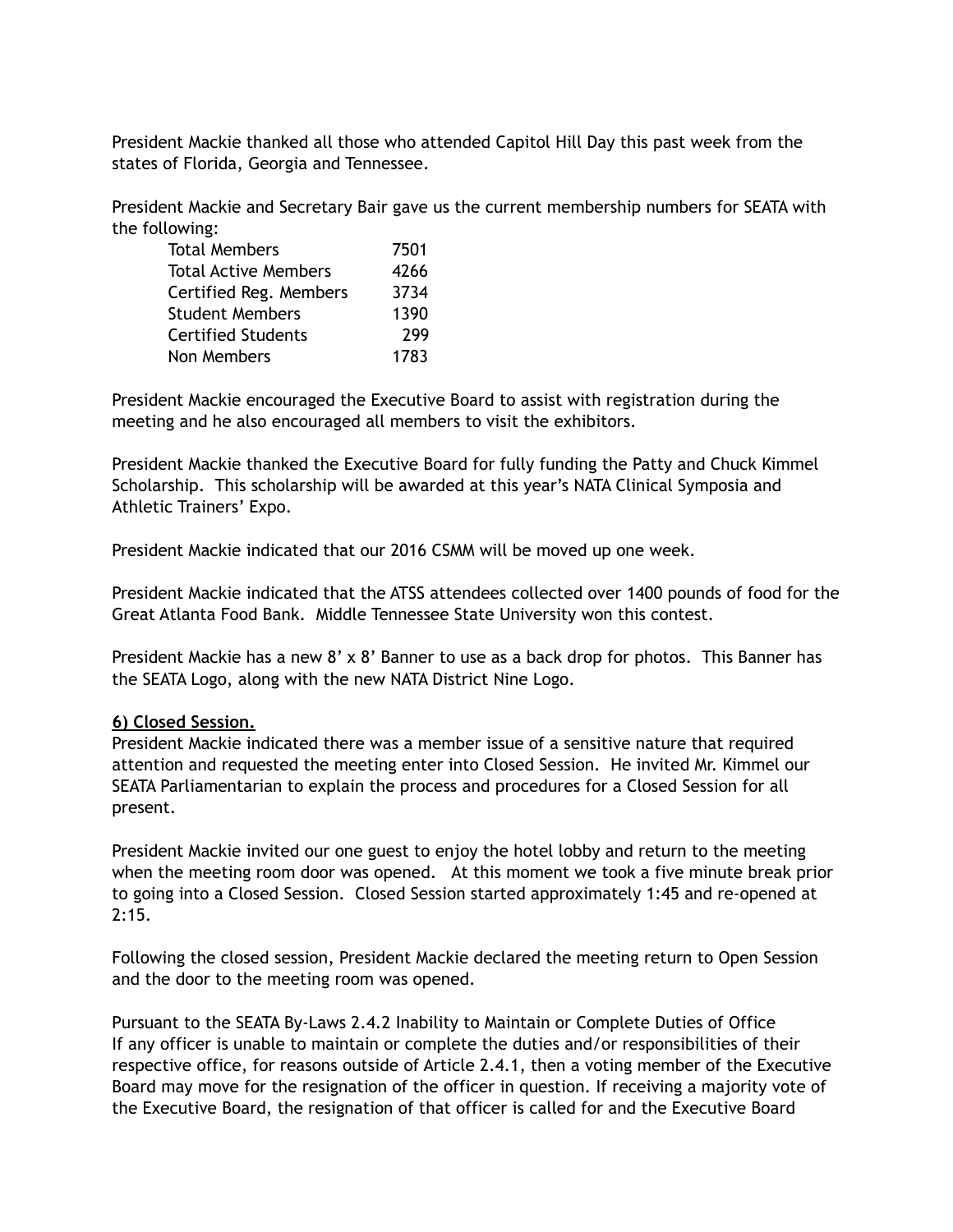immediately proceeds with a special election to fill that vacancy as outlined in Article 2.3 of those By-Laws.

A motion was made by Florida and seconded by Alabama to request the resignation of the Secretary for the Southeast Athletic Trainers Association. After there was further discussion and Secretary Bair was given an opportunity to speak. **(FL, AL) VOTE 5 (in favor), 0 (opposed), 2 (abstain - GA, TN), 0 (absent)**. The Elections Committee acting chair Bob Hammons, was directed to consult with his committee to provide a timeline for the special election.

The Secretary acknowledged the results of the vote and stated he understood and this was not a personal matter in any way and he accepted the decision. He was asked to forward all work and current information in his possession to Vice President Green as he will be acting SEATA Secretary pending a special election for a new SEATA Secretary. Vice President Green asked that he forward any minutes that he had taken prior to this decision to him.

# **7) Vice-President's Report.**

Vice-President Green reported that SEATA has 184 pre-registrants for the 2014 Annual Clinical Symposium and Members Meeting. This meeting will offer 19.75 continuing education units. Also stated that we are no longer affiliated with Emory Sports Medicine.

Vice-President Green also reported that there will be 31 SEATA Exhibitors and that 28 booths have been sold with 32 company representatives present. Between the ATSS and this CSMM the Corporate Partner Committee generated over \$13,000. He thanked Corporate Partner Chair, Rich Frazee for his efforts in obtaining a good number of exhibitors. He also reported on issues with the hotel and shared that a new General Manager and other hotel personnel have worked to resolve the various issues and that he looks forward to being in this hotel for the next 2 meetings.

Vice President Green commented on a few changes in this year's meeting format:

- 1. Starting a little later each morning and ending a little later
- 2. An Award Luncheon with a Key Note/Presidential Presentation.
- 3. We are also combining the Awards Luncheon and annual Members Meeting.

Vice President Green also reported that the hotel would like to change our dates for the 2016 dates and asked that we go a week earlier due to another long-standing customer wanting these dates. We went back to the hotel and their general manager stating that we are a long term customer as well especially with our ATSS meeting and we asked for some concessions to assist us with make our decisions. The hotel came back and cut our Food and Beverage in half, along with cut our room night attrition. We did accept their offer and we will maintain our meeting at the Crowne Plaza Ravinia in Atlanta for 2015 and 2016.

President Mackie indicated that we will be working on future presentations incorporating some new standards with Evidence Based Practices for future meetings.

# **8) Secretary's and Treasurer's Information.**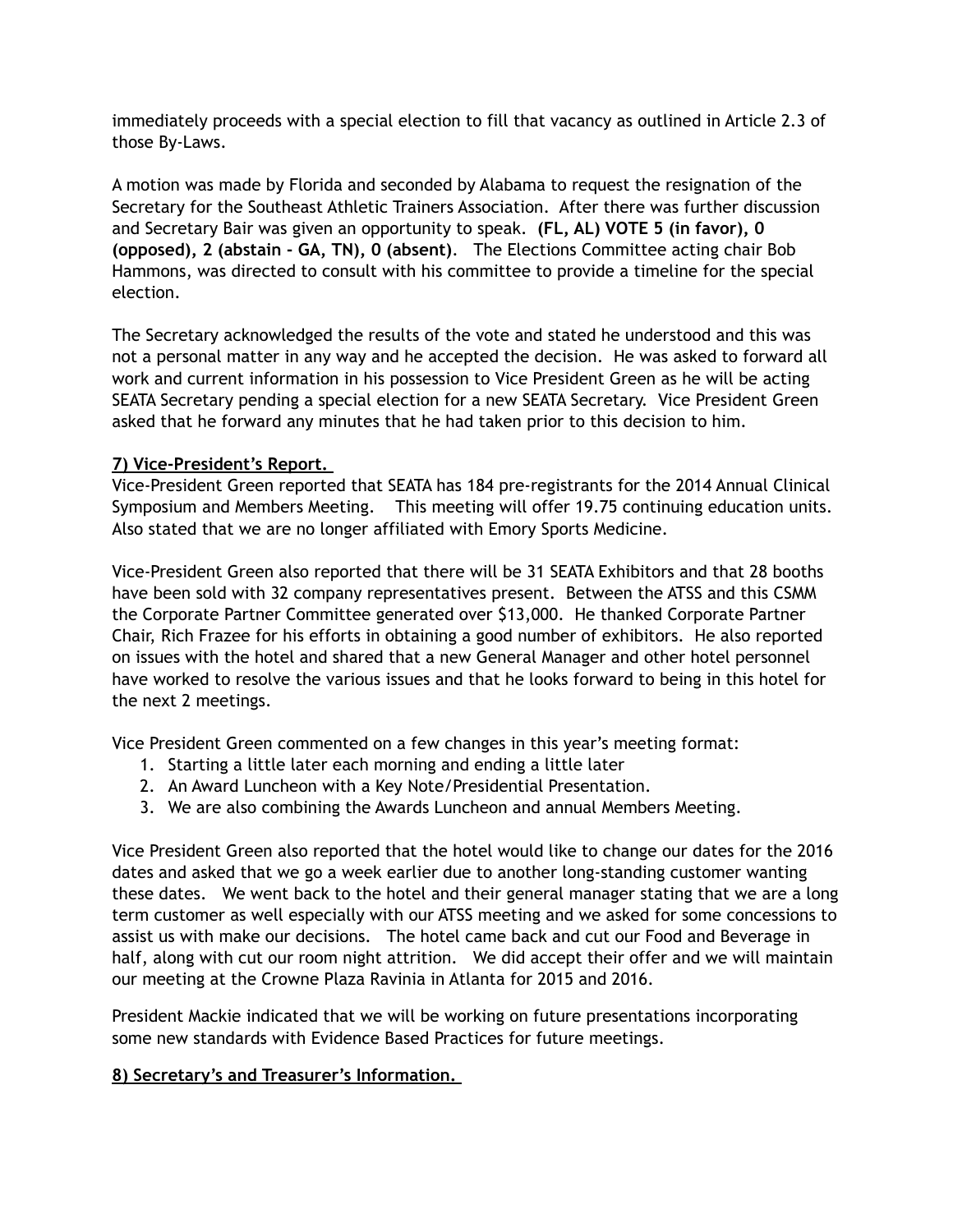Information from Secretary Bair prior to the above Executive Board Decision – Update membership Statistics; Communication Committee – Facebook increased activity approximately 103% (110-222); Twitter increased followers approximately 112% (248 – 559); Facebook moderator will be resigning due to her becoming the new Treasurer for Georgia.

Treasurer McLane presented his report which is attached within these minutes. He did discuss all of our expenditures for the following: Athletic Training Student Symposium (ATSS), Clinical Symposium and Members Meeting (CSMM) other expenditures for the daily operation of the association (i.e. conference calls, mailings, meeting cost for Executive Board, etc)

Treasurer McLane discussed our investment portfolio and presented several options of what we can do to increase our funds for further financial security, he would like to see us have a minimum of two years of money available in case of emergencies. He asked for a motion to recommend a moderate growth as opposed to a conservative growth plan.

Motion: Move forward with the recommendation of Treasurer McLane to go with a moderate growth fund. **(MS--AL) VOTE 7-0-0-0**

### **9) Old Business**

 Consent Agenda (one motion for all items) for the following: New Chairs for the ATSS – RT Floyd, Karen Lew, Pattie Tripp New Chair for the ATEC – Bud Cooper New Members for various Committee – Public Relations Committee Chris Brown, PhD, ATC, LAT Secondary School Committee Andrew Carlson, MS, ATC Secondary School Committee Kenneth Keister, ATC College/University A.T. Comm. Katherine Rovtar, MSEd, ATC Annual Committee Reports from NATAPAC, EDAC, Hall of Fame, Scholarship, Governmental Affairs, Student Senate, Secondary Schools, Honors and Awards, AT Student Symposium, and Young Professionals Committee Liaison Assignments Acceptance of SEATA Executive Board Conference Call Minutes for Sunday August 4, 2013 Acceptance of SEATA Executive Board Conference Call Minutes for Sunday February 16, 2014 Amendment to accept full funding for the Patty and Chuck Kimmel Scholarship. Amendment to accept the new contract with the Crowne Plaza Ravinia for 2015 and 2016

Motion: To accept this Consent Agenda as noted and explained. **(Director Horodyski, FL) VOTE 7-0-0-0**

**Previously approved SEATA Honors and Award Recipients:**   *Undergraduate*

| Conner Tidmus (University of | The SEATA Memorial Undergraduate Scholarship |
|------------------------------|----------------------------------------------|
| South Florida)               | (51000)                                      |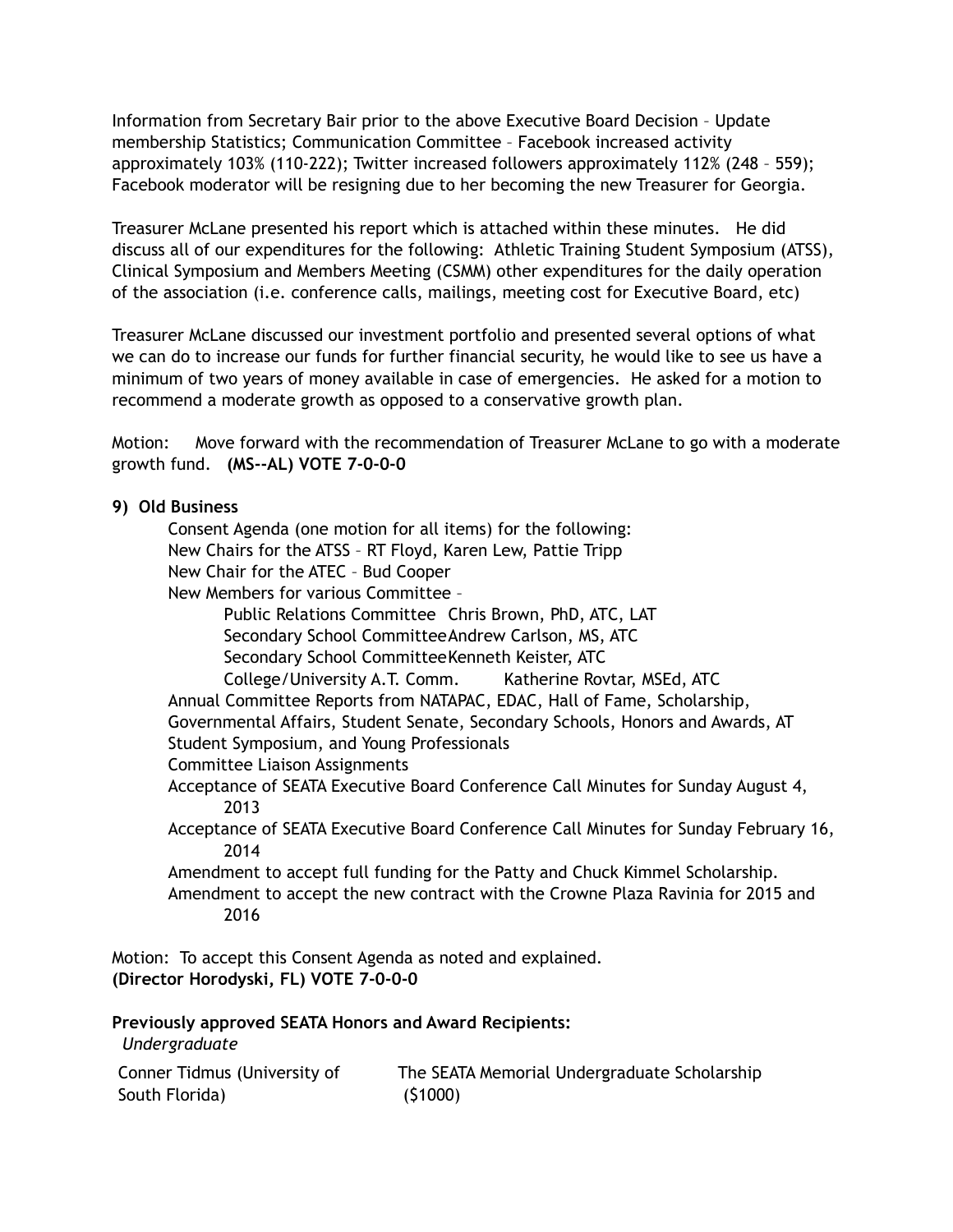| Lisa Anthony (University of<br>Georgia)                                              | The Jerry Rhea/Atlanta Falcons Undergraduate<br>Scholarship Award (\$1000) |
|--------------------------------------------------------------------------------------|----------------------------------------------------------------------------|
| Bryan Tachibana (University of<br>Miami)                                             | The Jim Gallaspy Student Leadership Scholarship (\$500)                    |
| Graduate                                                                             |                                                                            |
| Chelsea Frascoia (University<br>of Florida)<br>The SEATA<br><b>Memorial Graduate</b> |                                                                            |

*Family* Ryan Madaleno (SEATA member: Jim 'Mad Dog' Madaleno) The SEATA Family Scholarship (\$500)

#### **Approval of SEATA Awards Recipients:**

Scholarship (\$1000)

Medicine Foundation Scholarship (\$500)

 The Jerry Rhea/ Atlanta Falcons Graduate Scholarship Award (\$1000)

The Hughston Sports

January 25, 2013. Motion; The SEATA Executive Board approve the SEATA Honors and Awards Committee list of recipients presented below. **(LA, MS) Vote 6-0-0-1** 

Hall of Fame: Ray Castle, PhD, ATC, Hall of Fame: Leroy Mullins, ATC Most Distinguished Athletic Trainer: Rodney Brown, ATC Most Distinguished Athletic Trainer: Donna Wesley, ATC Most Distinguished Athletic Trainer: Mike Wilkinson, ATC Chuck Kimmel Award of Merit: Donna Wesley, ATC Jack C. Hughston, MD Sports Medicine Person of the Year: Randy Schwartzberg, MD District Award: Chris Snoddy, ATC Backbone Award: Ben Stollberg, ATC Professional Athletic Trainer Award: Marty Lauzon, ATC College/University Athletic Trainer Award: Tim Hughley, ATC High School Athletic Trainer Award: Pedro Moreno, ATC Clinical/Industrial/Corporate Athletic Trainer of the Year: Robert Sefcik, ATC Education/Administration Award: Cathy Brown Crowell, PhD, ATC

#### **10) Annual business**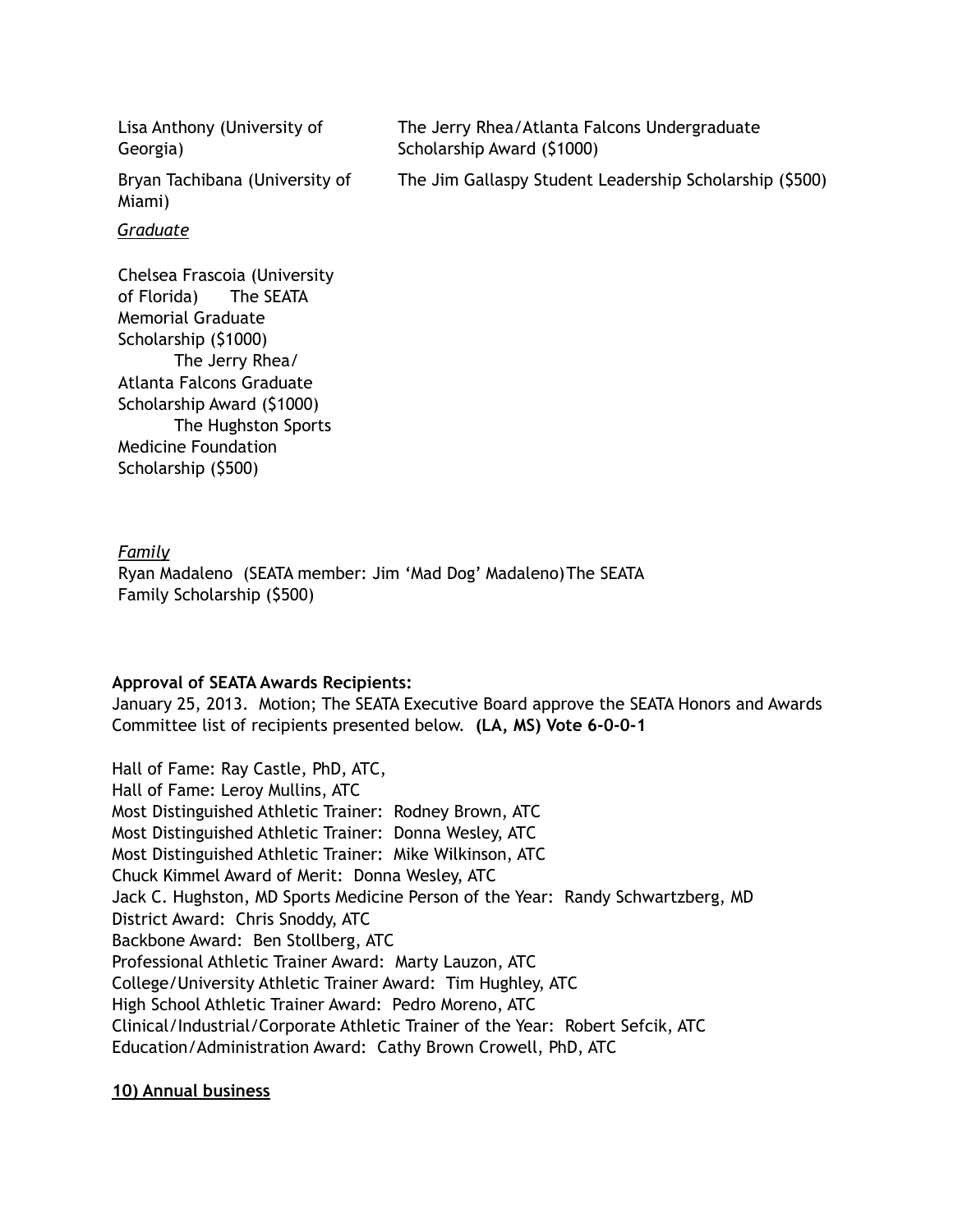## *Bobby Gunn scholarship renewal approval*

A motion was made to renew SEATA \$500 commitment to defray travel cost to the NATA annual meeting for an Athletic Training student that has never attended the meeting prior. The student will be will be selected by the District Director. **(President, MS)** *Vote 7-0-0-0*

Discussion of Memorial Resolutions requesting that each state president inform the Executive Board of the passing of a SEATA member so that everyone will know and that the following things will happen:

- 1. This information will be passed on to the SEATA Treasurer so they can communicate to the Foundation of their passing and that a resolution is made on behalf of the individual. The President and Treasurer will inform the family of this donation to the Foundation.
- 2. That this information is forwarded to the membership via the SEATA E-Blast
- 3. That this information is forward to the NATA so this can be submitted to the NATA News
- 4. It was also suggested that this information concerning Memorial Resolution procedures be made to each new incoming officer during their initial orientation so that they are up to speed on the procedures.

*SEATA Research and Education Committee* recommended the funding of Ben Goerger, Georgia State University research proposal for the amount \$1,566.17. Motion: To accept the recommendation of the Research & Education Committee to fund this research. **(FL, LA) 7-0-0-0**

President Mackie started a lengthy discussion on the status of MultiView, web base advertisement company, that is utilized by the NATA and SEATA. At this time no other district are utilizing these services. We are not happy with our association with MultiView and have yet to receive any revenue from them even though they have sold advertisement for our webpage, including, Bio Compression Systems, Sidas Insoles, and SonoSite . Motion – Our contract with MultiView will be discontinued and our relationship with them terminated. **(Treasurer McLane, MS) VOTE 7-0-0-0-**

Motion - That SEATA obtain all reporting data and finances from MultiView for the time period of service and if need pursue all avenues available to receive money due back to SEATA and if MultiView does not abide by this request that the Executive Board is then authorized to take whatever action necessary to recoup money due to SEATA. **(LA, MS) Vote 7-0-0-0. It was then request by LA to MS to retract their second and then move onto the next motion.**

Motion – After cutting our ties with MultiView that SEATA use whatever avenue legally and financially responsible pursuant to recovery of any money due to SEATA. **(Treasurer McLane, LA) VOTE 7-0-0-0** 

There was further discussion on the procedure to handle this pursuant to retrieve monies due back to SEATA.

# **11) New SEATA Logo**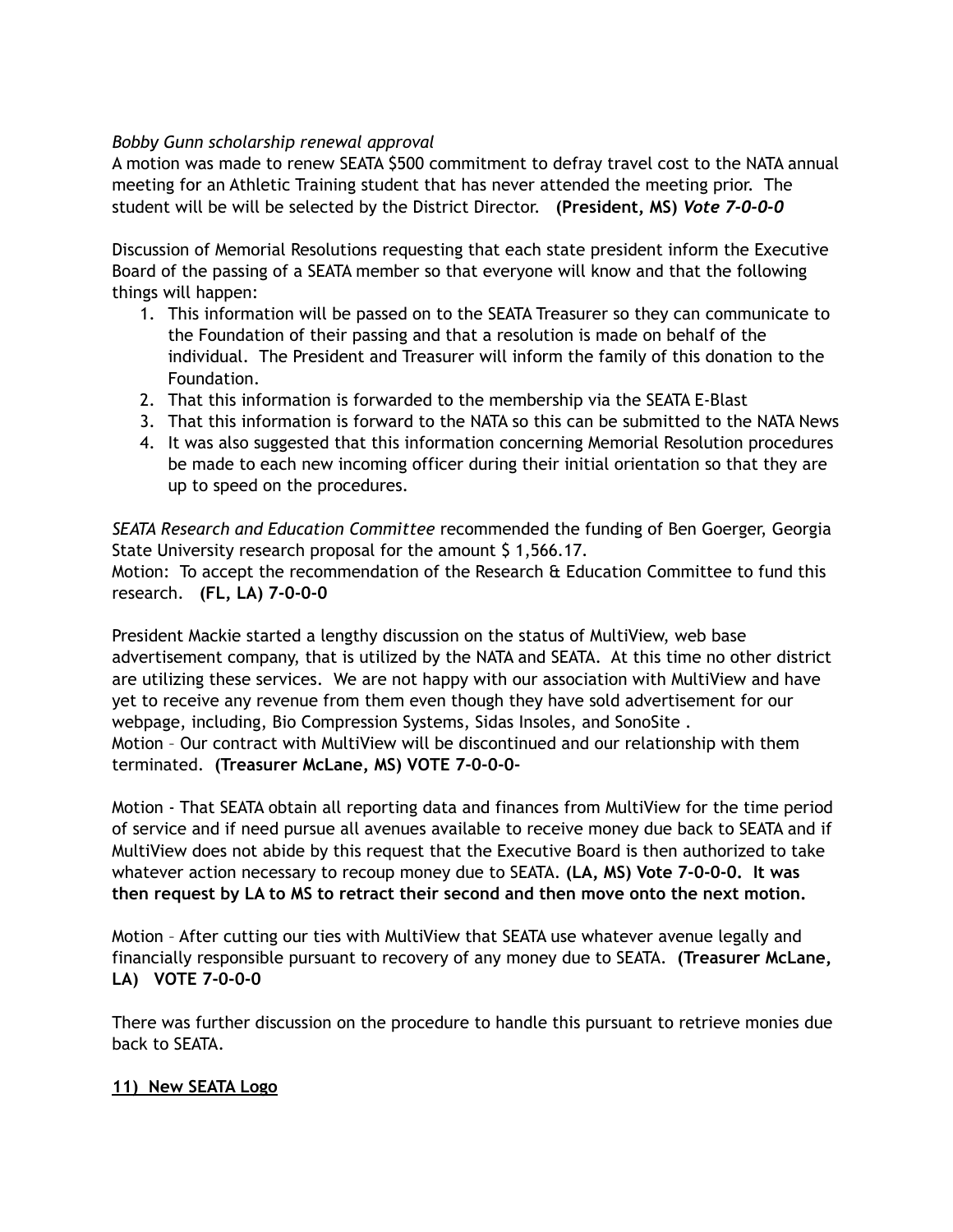A lengthy discussion on various options concerning a possible new SEATA logo incorporating the NATA AT logo







The Executive Board wanted to review additional options and asked Director Horodyski to go back to the graphic designer with other options, with a decision to be made in Indianapolis at the NATA Annual Meeting.

# **12) Special Election**

President Mackie asked Parliamentarian Kimmel to explain the procedure for a special election for the vacated SEATA Secretary position. The following will occur:

- 1. Call for a Special Election
- 2. Starting today Thursday March  $13<sup>th</sup>$ , 2014 we will have a 60 days window before the election.
- 3. Call for nominations must be posted for a minimum of 14 days starting once this information is sent out to the membership.
- 4. After the nominations are closed, the election committee can gather their information to be posted for the membership to review and assist in their decision on how to vote.
- 5. We will be calling for nominations during the members meeting on Saturday, March 15, 2014

Upcoming elections for SEATA Officers: SEATA President and SEATA Treasurer

President Mackie and Treasurer McLane can both run for another term in their respective offices. Bob Hammons discussed the following:

- 1. Make a call for nominations at the NATA National Convention and the SEATA District meeting.
- 2. Nominations will close by August  $15<sup>th</sup>$
- 3. Ballots will be distributed by September 15<sup>th</sup>
- 4. Voting shall be completed by October 15<sup>th</sup>
- 5. Election results will be announced by November 1st.

# **13) Policy and Procedures –**

President Mackie has postponed this report until the P&P committee can meet on Friday morning at 10:00 – in the Ashford Room. If needed he will ask for an Executive Board to reconvene sometime after this committee meets.

# **14) SEATA Fundraisers**

President Mackie asked the Executive Board to clarify the annual SEATA fundraiser designated for either the SEATA Governmental Affairs Committee (GAC), The NATA Foundation or the NATA Political Action Committee (NATAPAC). This has been traditionally a GAC function, but due to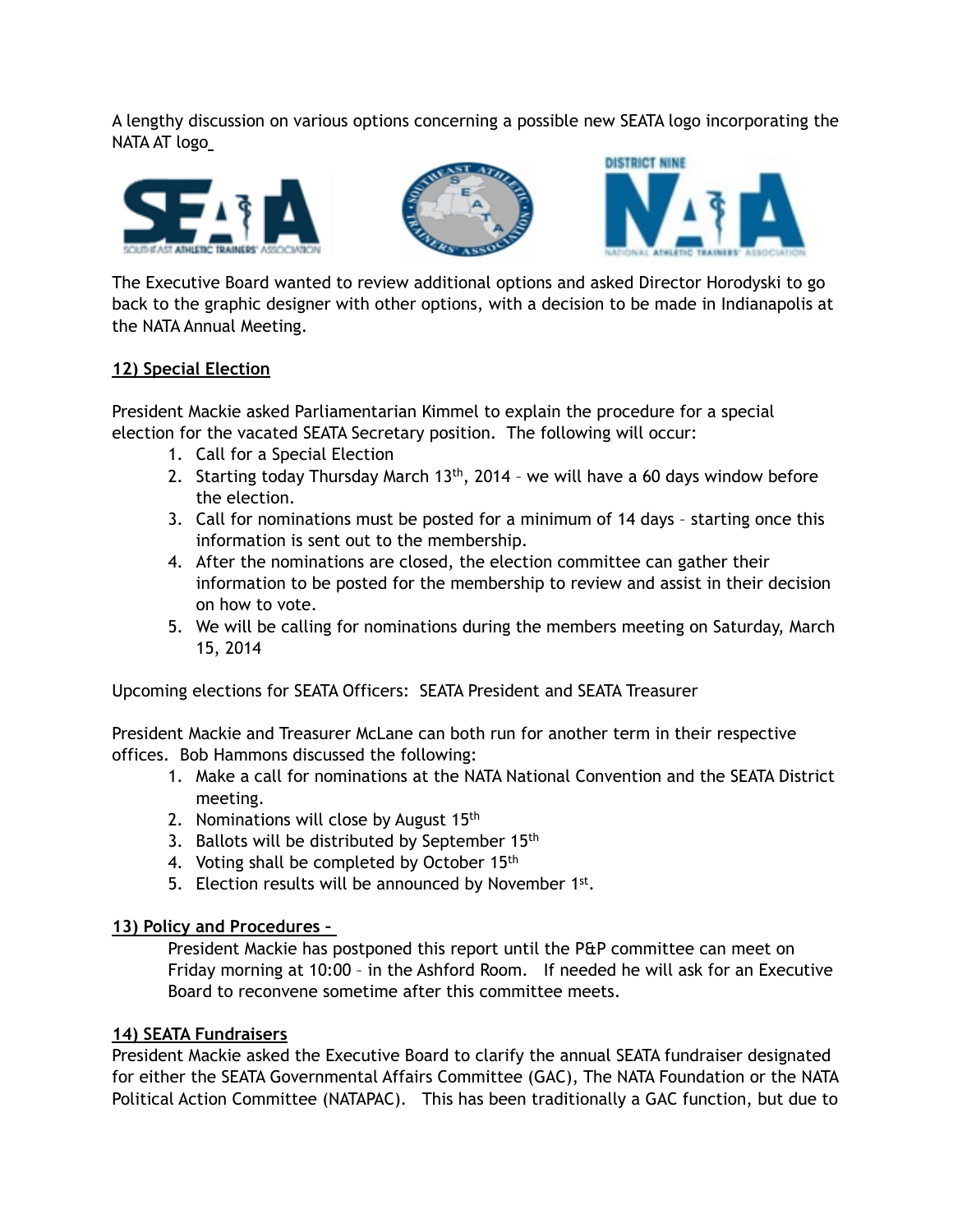inability to put together any event last year, the NATA Foundation handled the fundraiser and was fairly successful. The NATA Foundation would like to see a rotation of every year with the GAC. The NATAPAC has also express interest in a fundraiser. President Mackie asked the Executive Board what would be fair and equable for all parties.

Motion- To rotate a GAC and a NATA Foundation Fundraiser every other year starting with the GAC this year and the Foundation next year. **(FL, AL) Vote 5-2-0-0 (GA, KY)** 

## **15) Internal Revenue System Compliance**

Treasurer McLane discussed IRS compliance in accordance with scholarship committee and funding of scholarships. He also talked about a new IRS form that will need to be completed by our Accountant to be complainant with our organization status. Discussed Conferencing calling, our current provider (Level III) is costing us too much, he is suggesting that we switch to "Go-to-Meeting" which will save both SEATA and each individual state could utilize the same at the same cost.

### **16) Strategic Plan Review**

Diane King discussed the concept of the SEATA Strategic Plan was outdated (2008) and needed some much improvement. Her committee came up with a member survey to be sent to the membership. Her committee is not quite ready to send the survey to the membership. Their goal is to have this survey ready by June. Their goal is to get some good ideas of what the membership is wanting from our association.

## **17) Annual Symposium**

Director Horodyski discussed thoughts and ideas of why the district meetings are getting low attendance and support. She had an opportunity to talk to Jack Weakley, (J&J) about these issues, Jack volunteer to sit down and assist with some options/ideas to help with attendance. Some things that were mentioned was:

- 1. Move the meeting around to other locations with our district (we tried this with Florida and Tennessee)
- 2. Move to another time of the year different dates earlier in March vs later in the month
- 3. Move to January opposite to TN and GA State meetings (Jack's comments was "whatever is best for SEATA is best for business" meaning this is business and if it works best go for it.)
- 4. Shorten the meetings by one day shorten the CEU's and/or offer another workshop separate from SEATA on Sunday – CAATE, Graston Technique, K-Tape, etc.
- 5. Start earlier in the morning and go longer in the day to get the same more CEU's.
- 6. Change up the lectures to include more state issues
- 7. Gulf Coast proposals are a tad expensive for our size meeting not cost effective with rooms and Food & Beverages.
- 8. Combine the Educators Workshop with the SEATA Clinical Symposium and Members Meeting as opposed to having this at SEATA Student Symposium.
- 9. Modify a dues structure to increase the current dues to help cover the meeting but allowing the membership free registration fee. District 7 does this already and has some success but the dues would be significantly increased.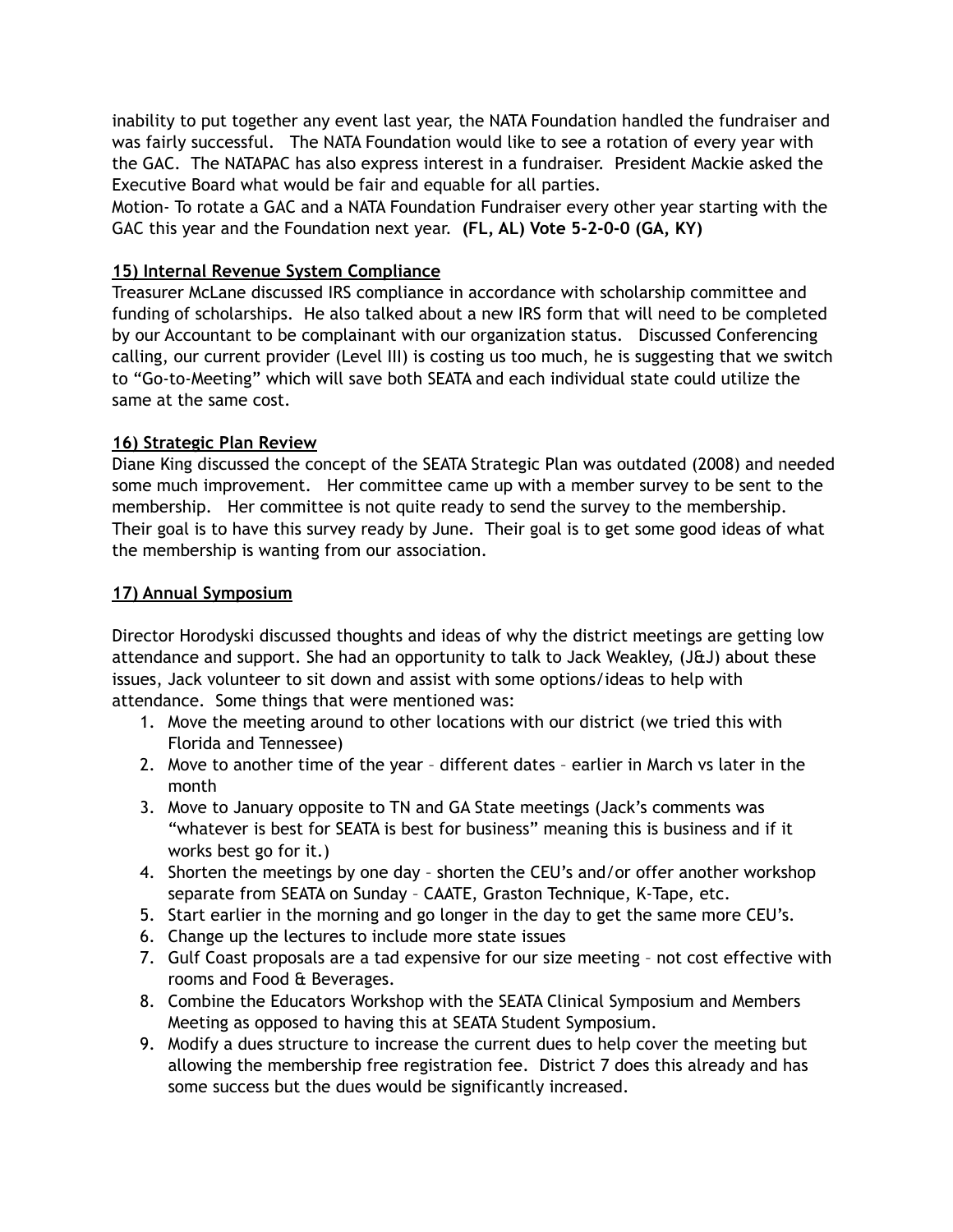After all of these items were presented, the group discussed all options and came up with no real answer. We have tried some of these ideas – moving around the district, going earlier in the month of March, etc.

President Mackie wants to review this further with a taskforce made up of Director Horodyski, Vice President Green, Dr. Brady Tripp, Dr. Shelley Linens and Kentucky President Ullery look at our current format for this meeting and to make a recommendation to the Board in June while at the NATA Annual Meeting.

# **17) Committee Reports**

A. SEATA Hall of Fame Committee, Mr. Bob Nevil, Chair, asked the Executive Board and ask all the State President to nominate qualifying SEATA members for this award. He also stated that this should help with the MDAT Committee recommendations as well.

 Bob also mention that Zibbie Kerin and her daughter Amy will be present during the award presentations and encouraged all to make them welcome.

- B. SEATA Honors and Awards Committee, Mr. Crandall Woodson, Chair, stated that his committee has had more individual nominated this past year than any other year. All the awards are awarded with the exception of the SEATA Sponsors Award.
- C. Corporate Partner Committee, Mr. Rich Frazee, Chair, stated that we have 31 companies representing 28 booths for this year's Clinical Symposium and Members Meeting (CSMM) with 8 companies/universities exhibiting at this year's Athletic Training Student Symposium (ATSS) meeting. He stated that we had 4 insert partners this year which is up over the past several years. Funds for this year's CSMM is \$15, 130.00 which is up over \$3,000 for last year's meeting.

 President Mackie asked that all Executive Board members double check their liaison appointments and to get with that committee and make sure that they submit a 2014 Committee Report for the records. Please try to have this into the Secretary within the next several weeks.

D. NATA Foundation, Dr. Pattie Tripp, Chair, President Mackie informed her that the SEATA Annual Fundraiser will now be available for both the Foundation and the Governmental Affairs Committee (GAC). Starting this year the GAC will be the recipient and next year will be the Foundation and then these two important committees will alternate every year.

 Dr. Tripp asked the question if the Patty and Chuck Kimmel Scholarship was approved by the Executive Board. President Mackie stated that the Executive Board approved this and that it is now fully funded with the idea that the first winner of this scholarship will be awarded this year at the June meeting in Indianapolis.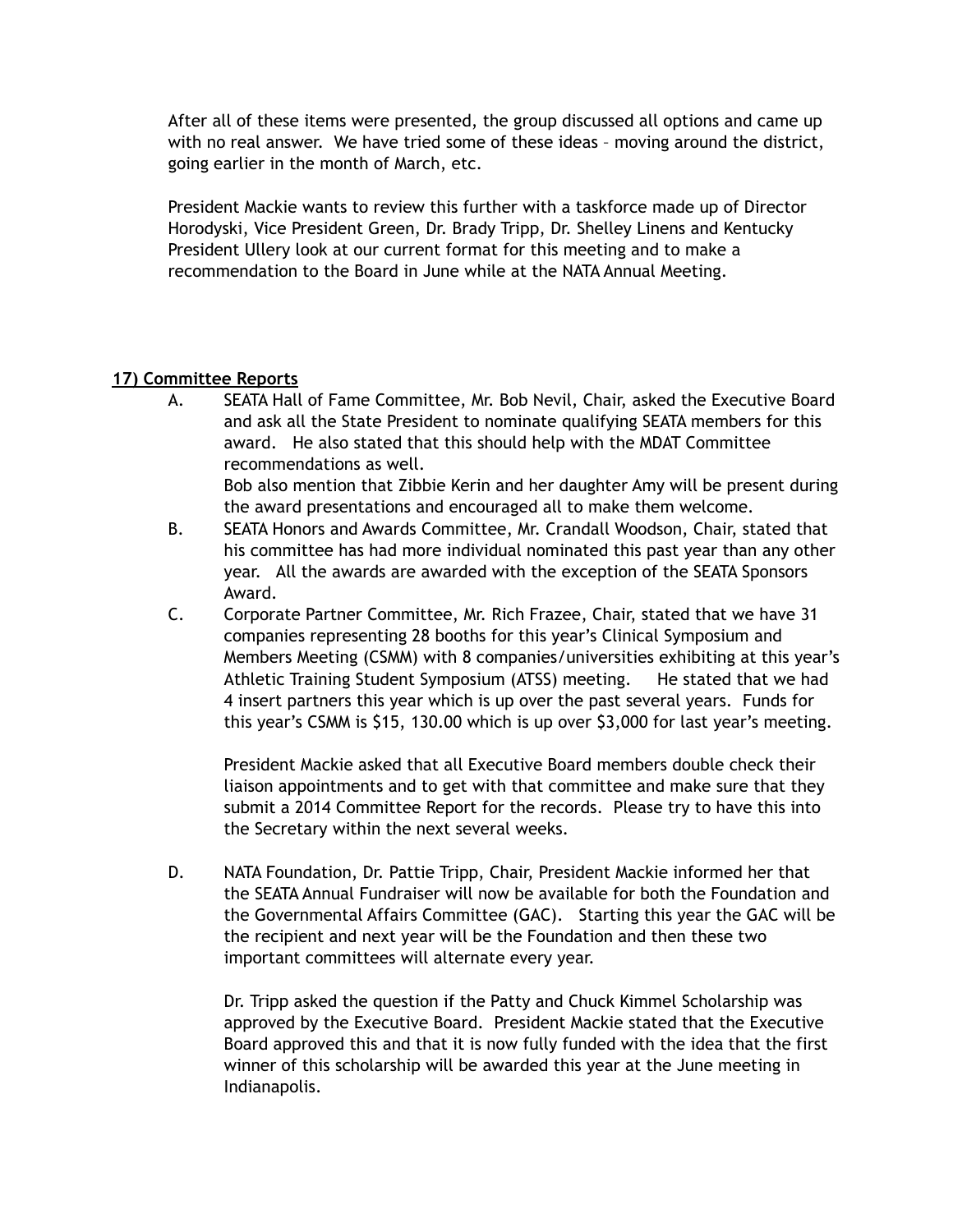Dr. Tripp stated that this week's Foundation Sponsored Speaker will be Dr. Rebecca Lopez. She stated that this year she will visit all state meetings and she is very excited to do so. The Foundation has a new DD Challenge, which is double the district donors to the Foundation. We had over \$25.000.00 in scholarship and grant monies awarded to SEATA members. She challenge the district and the Presidents to encourage more involvement in these efforts. The Foundation has an AT Student Challenge Award and that no one from SEATA has ever won this award in the past six years. Dr. Tripp is challenging all to promote this with your program directors.

 Dr. Tripp has stated that the Dr. Darren Johnson Endowment, that was a Fellowship planned program will be changed to a Doctoral Grant and possibly two grants.

President Mackie congratulate Dr. Tripp to her new appointment with the ATSS Committee as a Co-Chair along with Ms. Karen Lew.

- E. Research and Education Committee, Co-Chair, Dr. Brady Tripp and Dr. Shelley Linens, President Mackie stated that the Research Grant for the amount requested was granted by the Executive Board. He also informed them of the new Task Force to look at this meetings format. Dr. Tripp stated that there are nine members on the committee with four members here at this meeting and only these four are active with the committee work. Those represented today were the two Co-Chairs and Dr. Matt Sabin from Kentucky and Dr. Helen Binkley from Tennessee and that they are doing a great job. Dr. Tripp asked the State President to come up with some replacements for those members of the committee that are not active. This committee had an increase of grant applications from 10 last year to 14 this year. It was also asked that a consideration be made for different levels of funding for grant proposals. President Mackie asked that they put these proposals in writing and get it to the Executive Board for the Board will review.
- F. Athletic Training Student Symposium, Dr. Ray Castle, Chair, discussed this earlier today and should be reflected in the minutes.
- G. Finance Committee, Treasurer McLane, Chair, President Mackie state that this committee will meet soon to discuss all the issues, the committee members are Treasurer McLane, Georgia President King, Cheryl Cundy, at-large member, Florida President Hammons and President Mackie is an ex-officio member.
- H. Quiz Bowl Committee updated by President Mackie stated that the recommendation that was made by the Executive Board during last year's meeting has proven to be affective as it was utilized at this year's Quiz Bowl. A dispute occurred and an appeal was requested by one of the participating teams and as part of the appeal a member of the SEATA Executive Board must be present. Director Horodyski was present and and served as a reviewer on the appeals process.